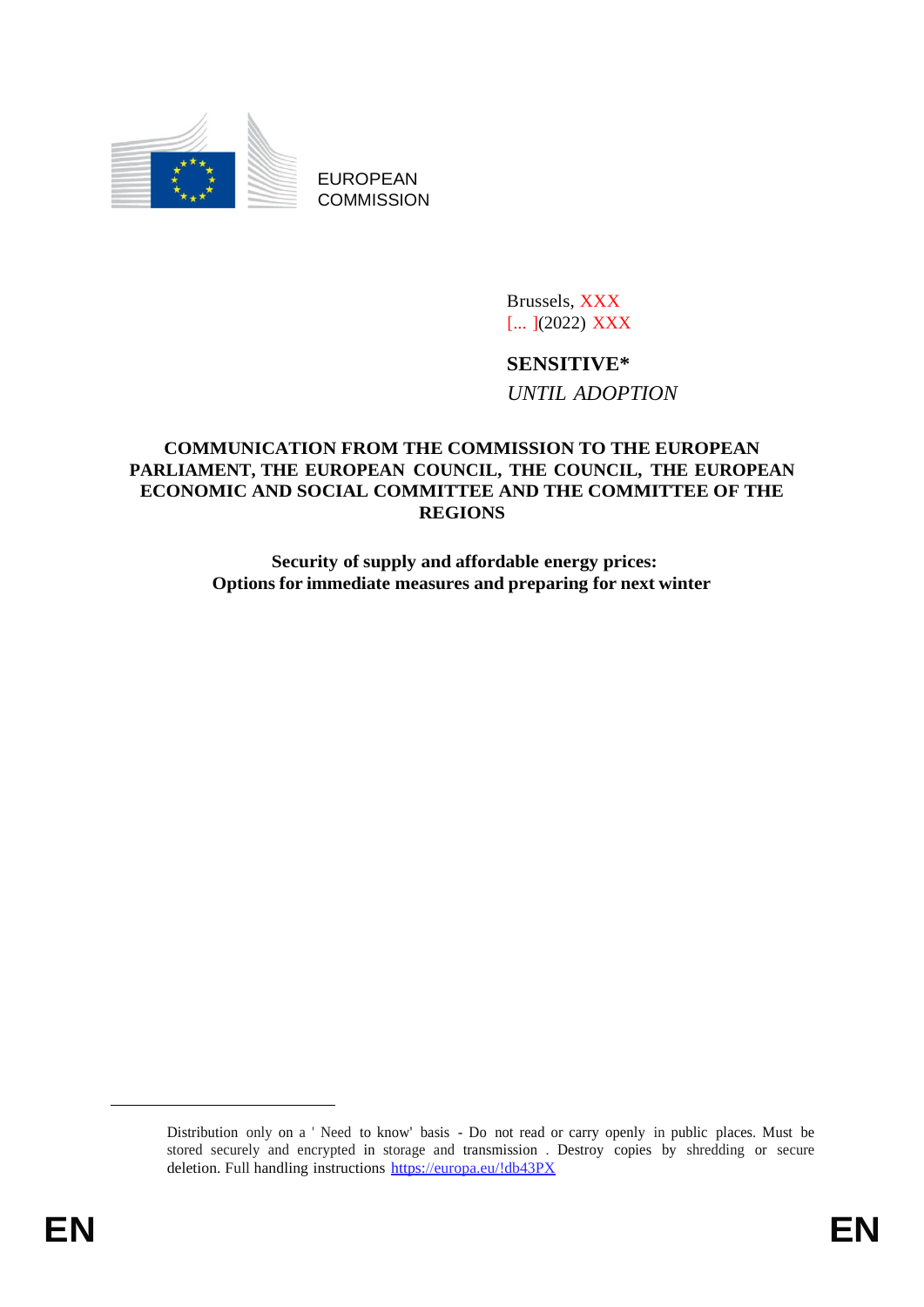#### **INTRODUCTION**

Over the last 12 months, the retail prices of natural gas and electricity have been rising by respectively 65% and 30%. Russia's invasion of Ukraine is adding supply concerns to this difficult situation and has exacerbated the price volatility. High-energy prices are feeding inflation and hurting Europe's economy and potentially slowing its recovery from the COVID-19 crisis.

As part of the response to this exceptional situation, in October 2021, the European Commission adopted a **toolbox for action and support**<sup>1</sup> to mitigate the effects on consumers and businesses at the EU- and Member States levels. Targeted support measures to help reduce energy costs for consumers, households and industries, have helped alleviating the pressure.

On 8 March 2022, the Commission's **REPowerEU Communication<sup>2</sup>** provided further guidance to Member States on how to mitigate the increase in electricity prices for households and businesses, and on how to use high profits earned by some electricity producers to finance these measures. To ensure a more sustainable energy system, the Commission will propose in May a plan to phase out Europe's fossil fuel dependence from Russia while increasing the resilience of the EU-wide energy system.

In Versailles on 10-11 March 2022, EU leaders agreed<sup>3</sup> to phase out the EU dependency on Russian gas, oil and coal imports as soon as possible and invited the Commission to put forward a plan to ensure security of supply and affordable energy prices during the next winter season by end of March. In parallel, the EU leaders committed to urgently address and consider concrete options, building on the Communication of 8 March 2022, for dealing with the impact of increased energy prices on our citizens and business, especially our vulnerable citizens and SMEs, including at the next meeting of the European Council on 24-25 March 2022.

This Communication responds to the Leaders' call. It presents the benefits and drawbacks of concrete exceptional short-term options to temper price spikes and proposes collective European actions to address the root causes of the problem in the gas market with a view to ensure security of supply at reasonable prices for next winter and beyond, through EU partnerships with third countries to collectively purchase gas and hydrogen, and a proposal for a European gas storage policy aiming at improving the resilience of the EU-wide energy system.

### **OPTIONS TO ADDRESS HIGH ELECTRICITY PRICES IMPACTS ON CITIZENS AND BUSINESS**

**Several options for emergency measures** to limit the impact of high electricity prices have been put forward by Member States, stakeholders and in the academic debate. They aim at providing relief to end-consumers, while not distorting the longer term overarching

decarbonisation, and thus energy efficiency objectives. To be successful, these temporary and targeted exceptional options need to be fiscally manageable and should not compromise

<sup>&</sup>lt;sup>1</sup> Communication on tackling rising energy prices: a toolbox for action and support, COM(2021) 660 final, (13.10.2021)

<sup>2</sup> Communication on REPowerEU: Joint European Action for more affordable, secure and sustainable energy, COM(2022) 108 final, (8.3.2022)

<sup>3</sup> [20220311-versailles-declaration-en.pdf](https://presidence-francaise.consilium.europa.eu/media/qphpn2e3/20220311-versailles-declaration-en.pdf)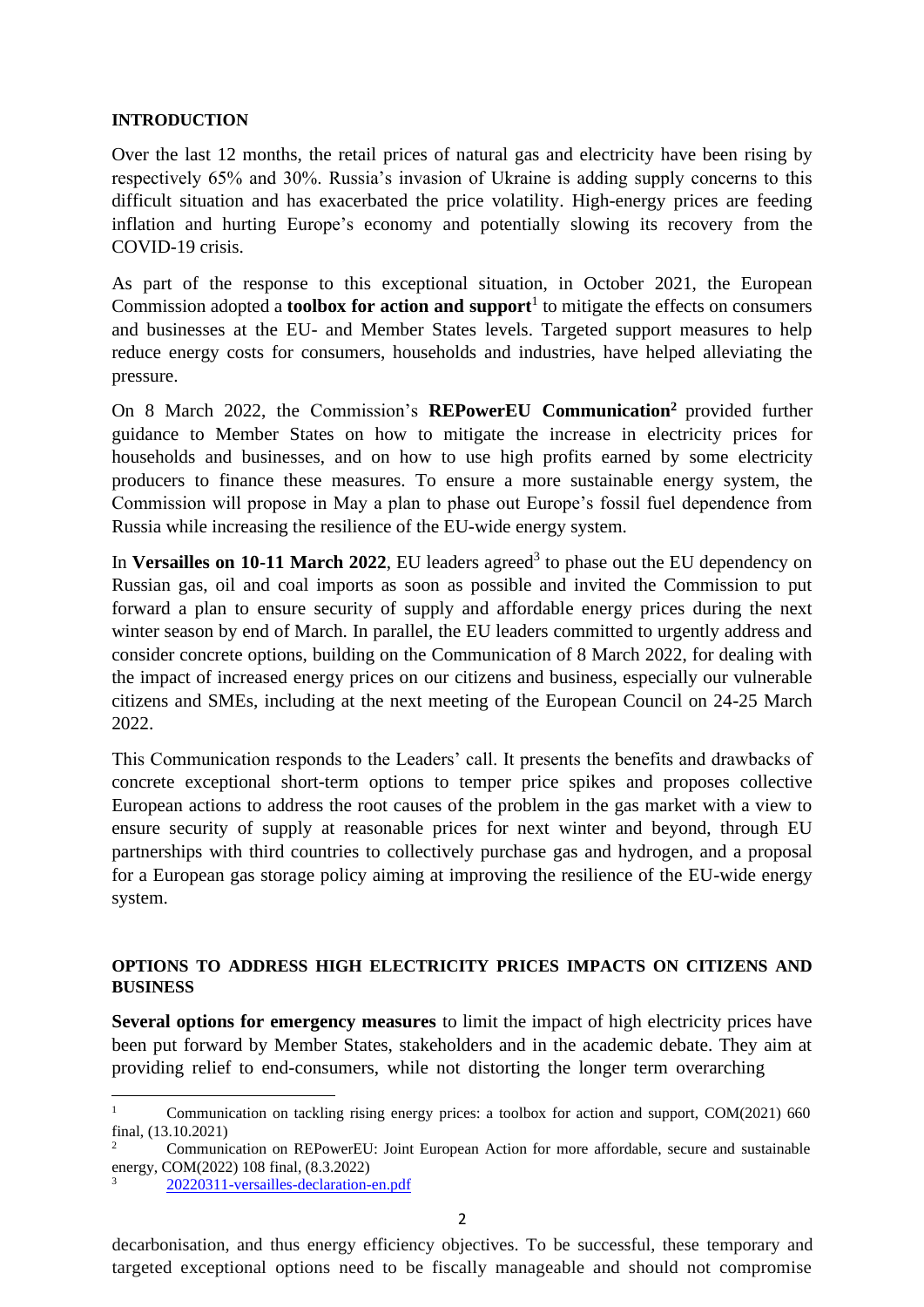security of supply and level playing field in the internal market.

The short-term options on the electricity price can be broadly grouped in two categories:

| <b>Financial Compensation</b>                                      |                                                                                                                    | Regulatory                                                             |
|--------------------------------------------------------------------|--------------------------------------------------------------------------------------------------------------------|------------------------------------------------------------------------|
| Retail                                                             | Wholesale                                                                                                          |                                                                        |
| Income support                                                     | Cap price on the fuel<br>price for fossil generators                                                               | Fixed price for generators                                             |
| <b>Temporary State Aid Framework</b>                               | Cap on electricity price                                                                                           |                                                                        |
| <b>Reduced taxation</b>                                            |                                                                                                                    |                                                                        |
| Aggregation model/ single buyer                                    |                                                                                                                    |                                                                        |
| <b>Main cons:</b><br>Fiscal costs<br>Risks for level playing field | <b>Main cons:</b><br>Distortion<br>$\bullet$ Fiscal costs<br>0 <sup>t</sup><br>competition<br>• Market disturbance | Main cons:<br>• Complexity Supply disruption<br>•Impact on investments |

# *Intervention optionsincluding financial compensation*

These options aim at lowering electricity prices, either directly on the retail side or indirectly on the wholesale market.

### *Retail side*

These options aims at cushioning the effects of the high prices on end-consumers while letting the European electricity and gas markets set the price at wholesale level. In line with the Commission's October toolbox<sup>4</sup> , 26 Member States have introduced such crisis measures.

<sup>4</sup> COM(2021) 660 final, (13.10.2021)

3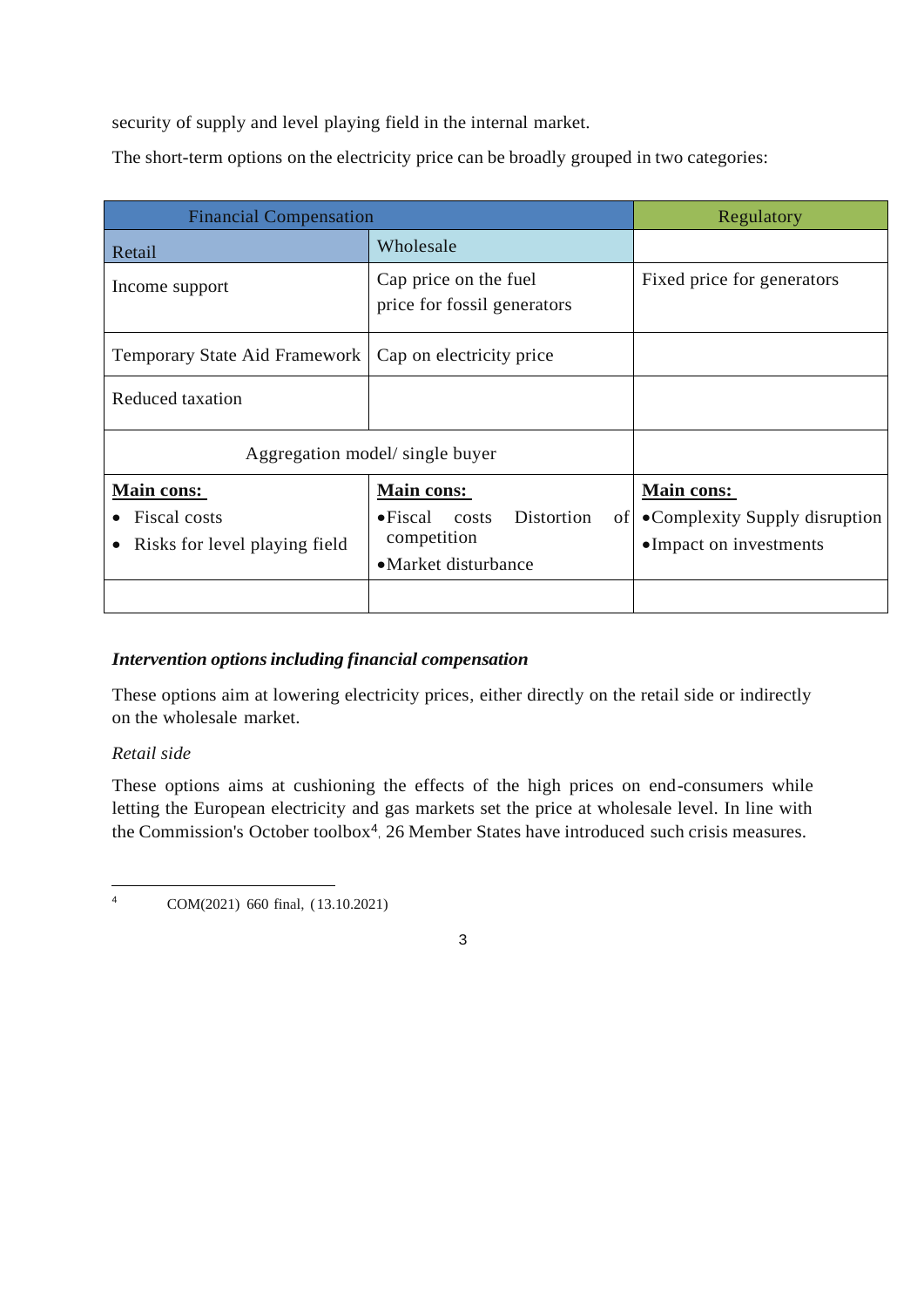Within these measures, direct support to vulnerable end-users targets the aid to those most in need and State aid can help businesses struggling with excessive energy prices. The latter will be supported by the **new State Aid Temporary Crisis Framework**<sup>5</sup> , adopted on 22 March, enabling support for undertakings directly or indirectly affected in the form of limited direct grants, liquidity support and aid for increased gas and electricity costs.

A majority of Member States have put in place reduced VAT rates for gas, electricity and/or district heating. However, **many possibilities of the legal framework, including exemptions for households, are not yet fully exploited.**

Given that uncoordinated action by Member States in the area of energy taxation leads to negative spill-over on other Member States' environmental and budgetary perspectives, thus impeding the proper functioning of the Single Market, the Commission considers providing guidance to Member States on how to make best use of the legal framework, including on targeted country-specific derogations under the Energy Taxation Directive<sup>6</sup>.

All the options above can provide direct relief to citizens and businesses. However, they are fiscally costly. Using higher revenues from energy tax and carbon pricing or from abnormal profits of some energy companies can help finance such measures<sup>7</sup>.

# *Wholesale side*

Member States can consider setting up an **aggregator model** under which an entity would buy electricity on favourable commercial terms and make it available to certain consumer categories below market price passing onwards the advantages to the consumers, essentially subsidising the difference between lower retail prices and higher wholesale ones.

Other options would involve **intervening directly in the functioning of the wholesale electricity markets**. These consist in either **compensating financially fossil-based electricity generators** for part of their extraordinary high fuel costs so that they reduce their offered price in the wholesale market or in **directly capping the electricity price in the wholesale market** by establishing a reference benchmark and compensating the difference with the offered price.

While such options would aim at reducing the negative impact of very high gas prices in the wholesale electricity market, their main drawbacks relate to their fiscal cost, potential distortion of competition, risks to cross-border trade and hence security of electricity supply.

# *Regulatory options without fiscal compensation*

These options consist in establishing a **regulatory cap for the maximum price** that certain baseload generators can charge. Whilst this option would bring the costs down in the longer

<sup>&</sup>lt;sup>5</sup> Communication on Temporary Crisis Framework for State Aid measures to support the economy following the aggression against Ukraine by Russia,  $COM(2022)$  $\overline{XX}$  final, (22.3.2022)

<sup>6</sup> In accordance with its Article 19 (1) of Council Directive 2003/96/EC of 27 October 2003 restructuring the Community framework for the taxation of energy products and electricity (OJ L 283, 31.10.2003, p. 51).

<sup>7</sup> Some (renewables) electricity generators currently get excessive profits from the very high electricity prices. These excessive rents can be taxed or clawed back temporarily in line with the guidance the Commission has presented on 8 March (see COM(2022) 108 final, (8.3.2022)).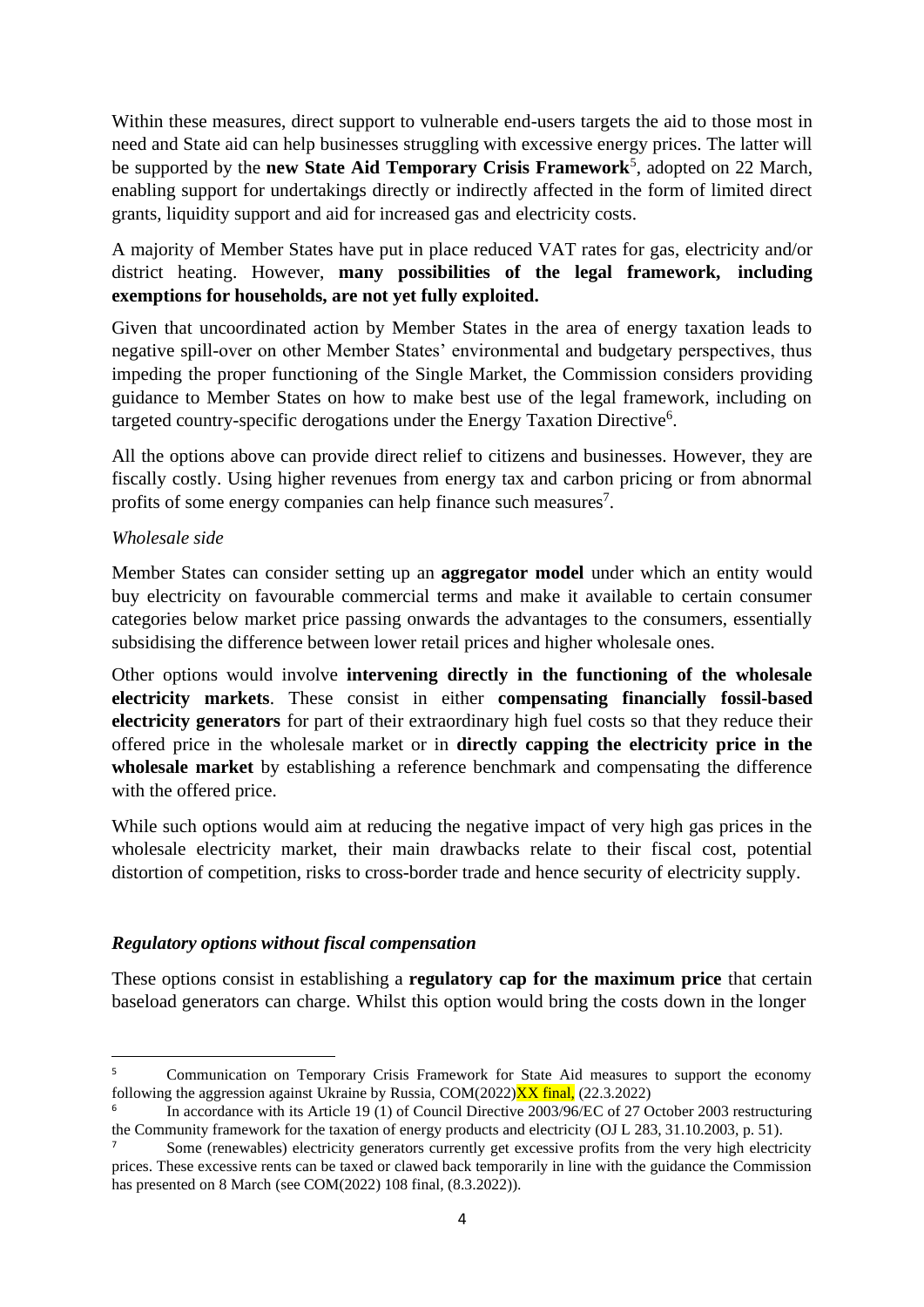term, its added value in the short term is to address the excessive profits of certain technologies.

The main drawbacks of these options are related to implementation challenges as they would require access to information on cost and revenues for the generators that might not be accessible to public entities and possible legal challenges. They would also induce regulatory uncertainty, as such options may remove some incentives for private investments in renewables which are key to achieving our long-term goals of a resilient, sustainable and secure energy system.

### **All options are presented and analysed in more detail in the Annex.**

Based on this assessment, **the Commission considers that there is no single easy answer to tackle the high electricity prices** given the diversity of situations among Member States**.** Some options are only suitable for specific national contexts. At the same time, some interventions would require an EU- legislation and/or EU level common approach to be effective and not harmful for the internal market and supply security. They all carry costs and drawbacks.

# **ENSURING SUPPLY OF GAS AT REASONABLE COST FOR NEXT WINTER AND BEYOND**

While many options put forward in the public debate address the symptoms, **the root cause of the current high electricity prices is the gas market**. Today's high electricity price is driven by the high gas price. Volatility is high and not fully linked to fundamentals in the spot market.

Capping or modulating the gas price through regulatory means is an option that may be considered. It is important to signal that the EU will not pay any price for gas but it should be considered as last resort, as it entails some drawbacks in terms of security of supply of gas flows.

**With the gas replenishing season starting now, it is urgent to agree on a common strategy.** The current context of high prices and tight gas markets makes the refilling of storage for the next winter more challenging that in normal years. Using the collective leverage of the Union to help secure gas imports in the best possible conditions is essential to avoid Member States bidding against each other for the same supplies.

# The **EU is stronger when acting together.** The **EU should act jointly to harness its market power through negotiated partnerships with suppliers**.

The Commission stands ready to create a **Task Force on common gas purchases at EU level.** By pooling demand, the Task Force would facilitate and strengthen EU's international outreach to suppliers of LNG and of gas, with the view to secure well-priced LNG and gas imports ahead of next winter. The EU can better ensure LNG, gas and hydrogen at affordable prices from third countries in the short term, if it engages with those countries on the long term, setting up long-term renewable gas partnerships which would also lay the basis for future hydrogen imports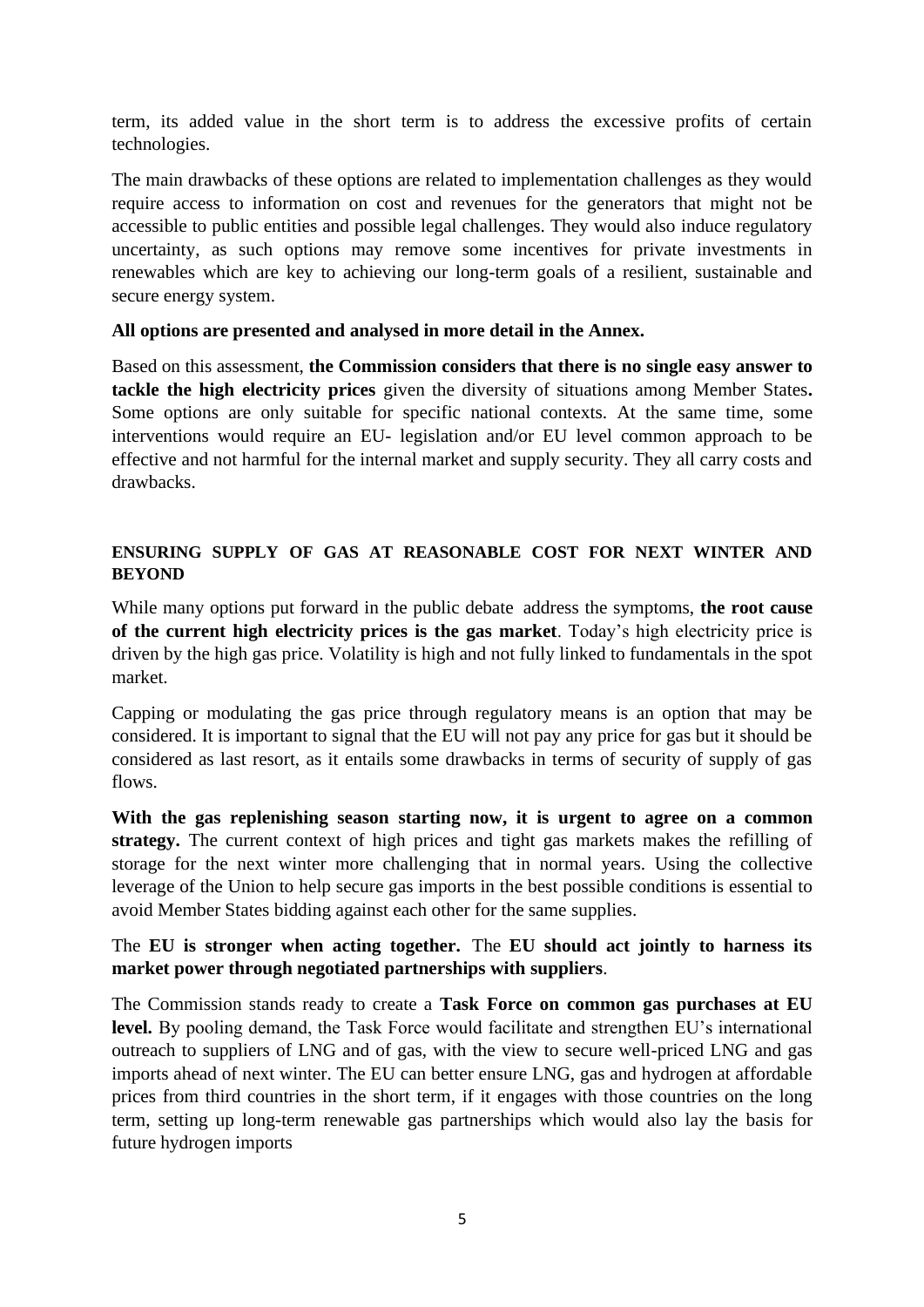Thus, the Task Force will prepare the ground for **energy partnerships** with key suppliers of LNG, gas and hydrogen in the Mediterranean region, with our partners in Africa, but also the Middle East and USA.

The Task Force would be supported by Member States representatives in a Steering Board. A joint negotiation team led by the Commission would hold talks with gas suppliers. It would be inspired by the experience from the COVID-19 pandemic, where EU wide action was crucial to guarantee sufficient supplies of vaccines for all.

The Task Force would also promote the efficient usage of EU's gas infrastructure notably LNG terminals, but also storage facilities and pipelines.

Filling sufficient gas storage will provide European customers with some protection against risks of supply shortages and potential disruptions by providing some stability. This is why the Commission proposes a **European gas storage policy**, common and strategic, implemented through coordinated joint action and burden-sharing across the 27 EU Member States. Over the next months, the Task Force will help in promoting filling of storages ahead of the winter in close cooperation with the Gas Coordination Group.

Common efforts are necessary to **optimise the use of existing storage infrastructure**. Storage measures taken jointly rather than individually avoid over-investments since gas is a transitory energy source and any new infrastructure should be useable for cleaner energy sources in a longer term perspective, notably for hydrogen.

To guarantee a sufficiently high filling level, the Commission has made a **legislative proposal on energy storage** aiming at ensuring that the existing storage infrastructure are filled up to at least **90% of their capacity by 1 November of each year;** a target which can be adjusted over time if the economic and geopolitical realities, as well as the energy supply security change. Recognising the specific situation of the current year, a flexible path to ensure smooth phasing-in will be provided. Member States should already take action to ensure adequate storage filling for next winter, anticipating the legislative proposal.

**Solidarity is fundamental**. Joint gas storage is an insurance benefitting everyone, and to which everyone should contribute in a fair way. This is why Member States without storage should contribute to the storage filling levels in other Member States and in exchange benefit from enhanced security of supply. The burden sharing mechanism embedded in the proposal ensures a fair allocation of security of supply costs among all Member States as they all benefit, thanks to the EU energy market, from lowering the risks of supply disruption regardless of where storage is located in the EU. This mechanism builds on the solidarity agreements which should be concluded without delay to allow that gas be shared effectively in case of an emergency as proposed in December 2021<sup>8</sup>. Equally important is transparency and monitoring of the progress towards reaching the filling target. The Gas Coordination Group will monitor the progress in filling towards the target and consider appropriate actions to sustain the storage filling effort if necessary.

<sup>8</sup> Proposal for a Regulation of the European Parliament and of the Council on the internal markets for renewable and natural gases and for hydrogen (recast), COM(2021) 804 final, (15.12.2021)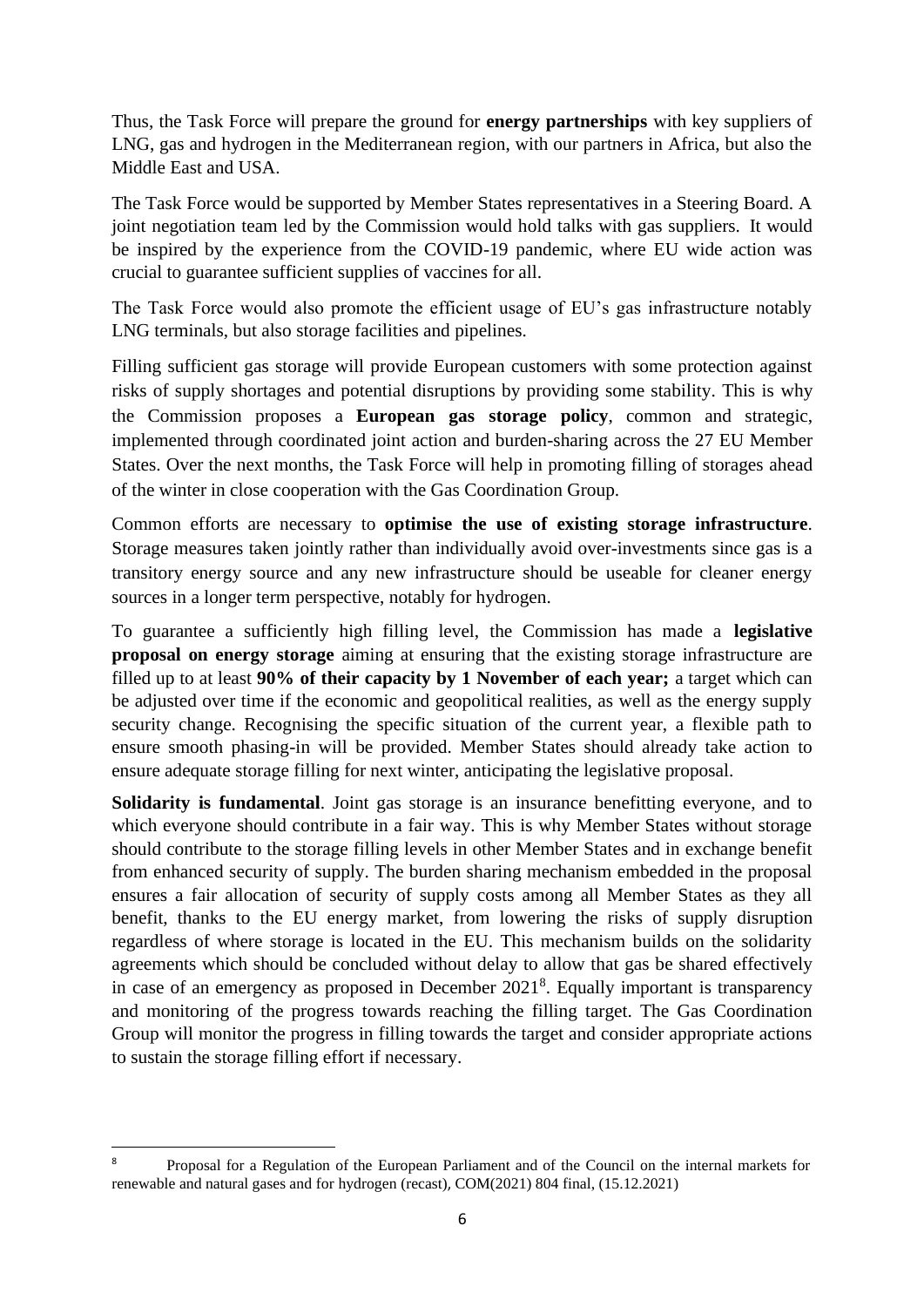Finally, as gas storage infrastructure is critical to EU's security, the **certification** of storage operators will provide the necessary safeguards against risks related to the ownership from third country operators from a security of supply perspective.

# **CONCLUSIONS**

The options for dealing with the impact of increased energy prices on our citizens and business, presented in this paper cover emergency time -bound interventions to limit the rise of energy prices. None of them is a silver bullet and all of them carry advantages and drawbacks.

What is urgently needed is to contain the rise in energy prices and ensure adequate gas supply for next winter and beyond. The best option is to work as EU27, together in a coordinated approach, to save costs and use the leverage of our joint strength.

In the medium term, more structural solutions are needed, including interconnections, much more renewable energy, energy efficiency measures and the diversification of energy supply to avoid dependencies. The REPowerEU plan will accelerate the introduction of measures on all those fronts. The Commission will table its detailed **REPowerEU plan in May**. In that context, the Commission also stands ready to propose a Union-wide energy savings plan.

With the roll-out of REPowerEU, the EU regulatory framework needs to be made fit to a substantial larger share of renewable energy in the energy mix in line with the EU's ambitious decarbonisation targets. The Commission will assess options to **optimise the electricity market design by May**. This exercise will consider the final assessment by the European Union Agency for the Cooperation of Energy Regulators (ACER) on the benefits and drawbacks of the EU electricity market design, and other contributions on the functioning of the electricity market<sup>9</sup>.

Over time, accelerating the uptake of renewable energy sources and encouraging more efficient energy consumption, together with a European storage policy and diversification of supply through a more coordinated engagement with reliable suppliers, will provide structural solutions to ensure access to affordable energy.

The options and proposals outlined in this paper call on all Member States to rely on Europe's best strength: unity and solidarity.

Leaders at the 2022 March European Council are invited to provide steer for proceeding with the work at Commission and legislative level to ensure security of supply and affordable energy prices now, for next winter and beyond.

<sup>9</sup> In this context, it is worth noting that some elements of the envisaged options for short-term interventions, such as the procurement of new capacity through two-way contracts of difference or the use of the aggregator model could help pave the way for future changes to Europe's long-term market design, helping protect consumers against high price volatility in the future and increase the resilience of Europe's energy market.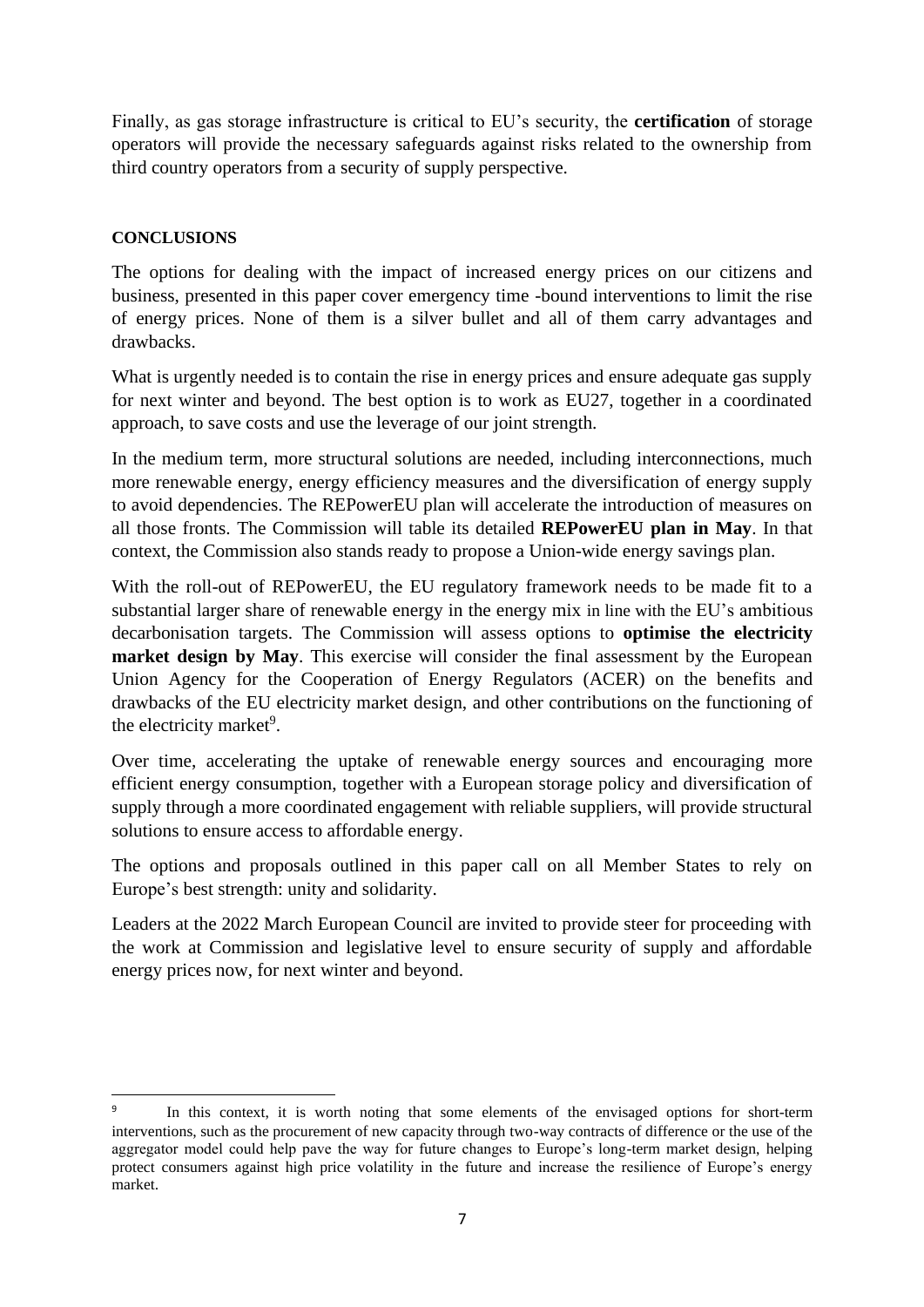### **Annex - Overview of Options**

#### **I – Electricity Market Interventions involving financial compensation to consumers**

### **A. Interventions at retail level: direct support to consumers through vouchers, tax rebates or through an "aggregator model"**

The REPowerEU Communication announces a new State aid Temporary Crisis Framework. That Framework will enable limited direct grants and liquidity support for all undertakings directly or indirectly affected by the Russian aggression against Ukraine, sanctions imposed or by the retaliatory counter measures, as well as aid to undertakings, in particular energyintensive consumers, to compensate a part of their energy costs. The Communication also clarifies that, under the current circumstances, it is possible for Member States to regulate retail prices for all households and micro-enterprises.

Another way to shield household consumers, in particular the poor and vulnerable, (but also companies) would be for Member States to use an "aggregator model", under which a Statecontrolled entity purchases electricity on the market and makes it available to certain consumer categories – directly or through suppliers – at prices below current market prices based for example on a strike price. Any extension of this approach beyond what is foreseen under the existing Article 5 of the Electricity Directive and State aid rules should be carefully assessed to avoid distortion in the Single Market.

#### **Most of these could be taken nationally.**

#### **Benefits**

As these options directly target consumers, they are particularly effective at moderating the impact of high prices for end users. They leave flexibility to Member State as regards the categories of household and business consumers to be supported, taking into account national circumstances and competition rules. Member States wishing to set up an aggregator model would need to decide on the design features, including the volumes sold and which specific consumer categories/suppliers would benefit from this option. The Commission could provide Guidance on how to implement such a model so as to ensure level playing field and fair competition in the Single Market.

### **Drawbacks**

This option could limit competition on retail markets, which would need to be mitigated by ensuring fair and non-discriminatory treatment of all supplier[s.](https://euc-word-edit.officeapps.live.com/we/wordeditorframe.aspx?ui=en%2DUS&rs=en%2DIE&wopisrc=https%3A%2F%2Feceuropaeu.sharepoint.com%2Fteams%2FGRP-MarchEUCOCommunication%2F_vti_bin%2Fwopi.ashx%2Ffiles%2Fea90ee5ef92249fa97c928c7cd2d6cab&wdprevioussession=7960b463-3b70-451c-8524-0300da49f46e&wdorigin=TEAMS-ELECTRON.teams.undefined&wdenableroaming=1&mscc=1&hid=BBAC2AA0-3034-3000-B27F-097461577E63&wdhostclicktime=1647533021169&jsapi=1&jsapiver=v1&newsession=1&corrid=a048543b-0c14-48ec-896e-806c6cde81a1&usid=a048543b-0c14-48ec-896e-806c6cde81a1&sftc=1&mtf=1&sfp=1&instantedit=1&wopicomplete=1&wdredirectionreason=Unified_SingleFlush&rct=Medium&ctp=LeastProtected&_ftn1) **.** The guidance on regulated prices annexed to the REPowerEU communication illustrates how this could be achieved for the aggregator model.

If a large part of consumers get support compensating for the full price increase, the incentives to reduce their consumption would be more limited. As with all options that reduce consumer costs, it could increase fossil fuel use, the EU's dependence on imports and increase security of supply concerns. The availability of this option depends on the budgetary means of Member States.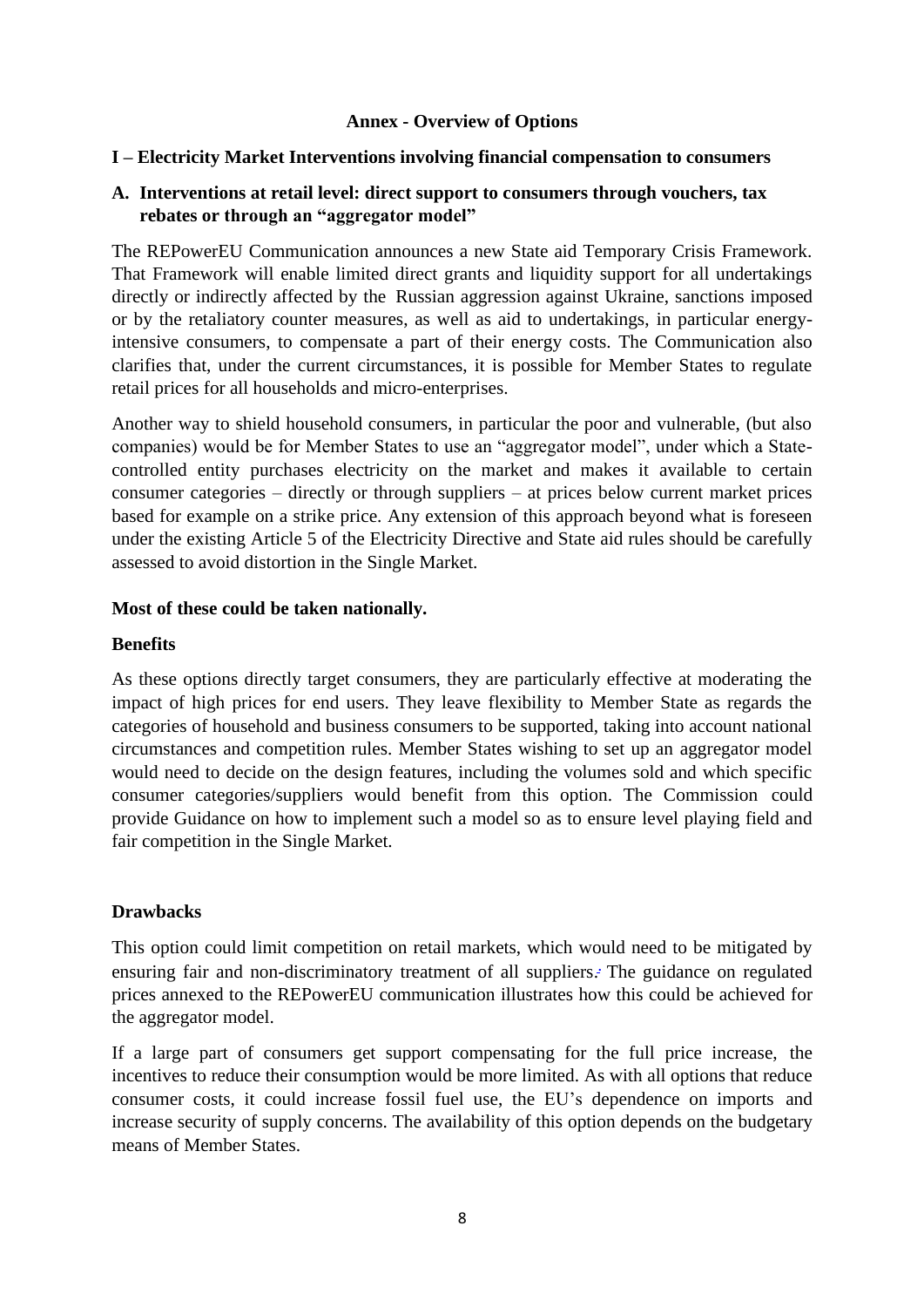### **Costs**

The costs and the way they are covered would depend on national choices as regards the coverage of certain consumer categories and the extent to which the financial burden on consumers is relieved.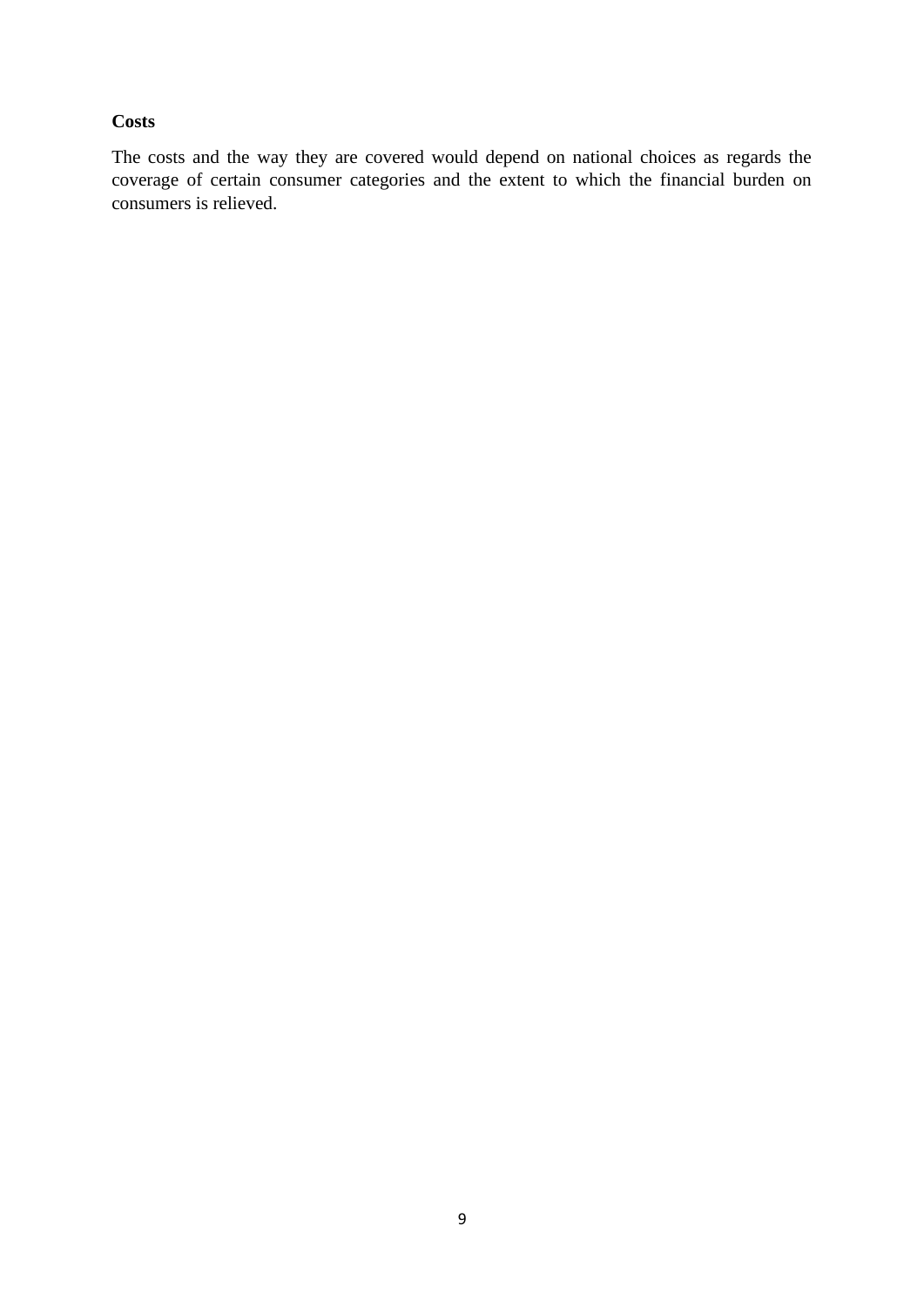# **II – Electricity market intervention at wholesale level: price setting coupled with financial compensation to producers**

# **B. Wholesale Intervention on the Fuel Price for Fossil Generators**

This option would entail introducing compensation on the price which fossil electricity generators pay for their fuel (coal, gas, oil, diesel). As this would shield fossil fuel generators from the effect of the current price spikes on international commodities markets, it would allow them to offer their electricity cheaper than it is currently the case. This option would be operationalised by paying electricity generators the difference between their actual sourcing costs for fuel (gas, coal) and a pre-established reference price for these commodities.

# **Benefits**

This option is expected to influence the bidding behaviour of fossil power plants in the EU and is likely to trigger a reduction of the cost of electricity sold by these plants and thus of the marginal price in the wholesale market. This in turn should lead to lower retail prices.

# **Drawbacks**

If introduced at national level, it could distort the flow of electricity in the internal market and trigger flows from countries with the reference price to those without it without consideration for scarcity considerations, security of supply or relative costs.

The financially supported electricity from the EU would flow into neighbouring countries instead of benefitting the EU consumers due to international agreements.

By improving the competitiveness of fossil generation compared to cleaner technologies this option would therefore hinder efforts to decrease the EU's dependence on fossil fuel imports.

# **Costs**

The costs and the way they are covered would depend on choices. The cost could be financed through contributions from electricity consumers through their electricity bills. Whilst this cost could in principle be offset by the reduction in wholesale electricity prices brought about by the measure, the net impact on consumers will depend on changes in the prices of fossil fuels, the quantities of fossil fuels imported and the volumes of electricity exported to neighbouring countries. The introduction of such measures would lower the revenues from excess profit taxation.

As with all options that reduce consumer costs, it could increase fossil fuel use, the EU's dependence on imports and increase security of supply concerns.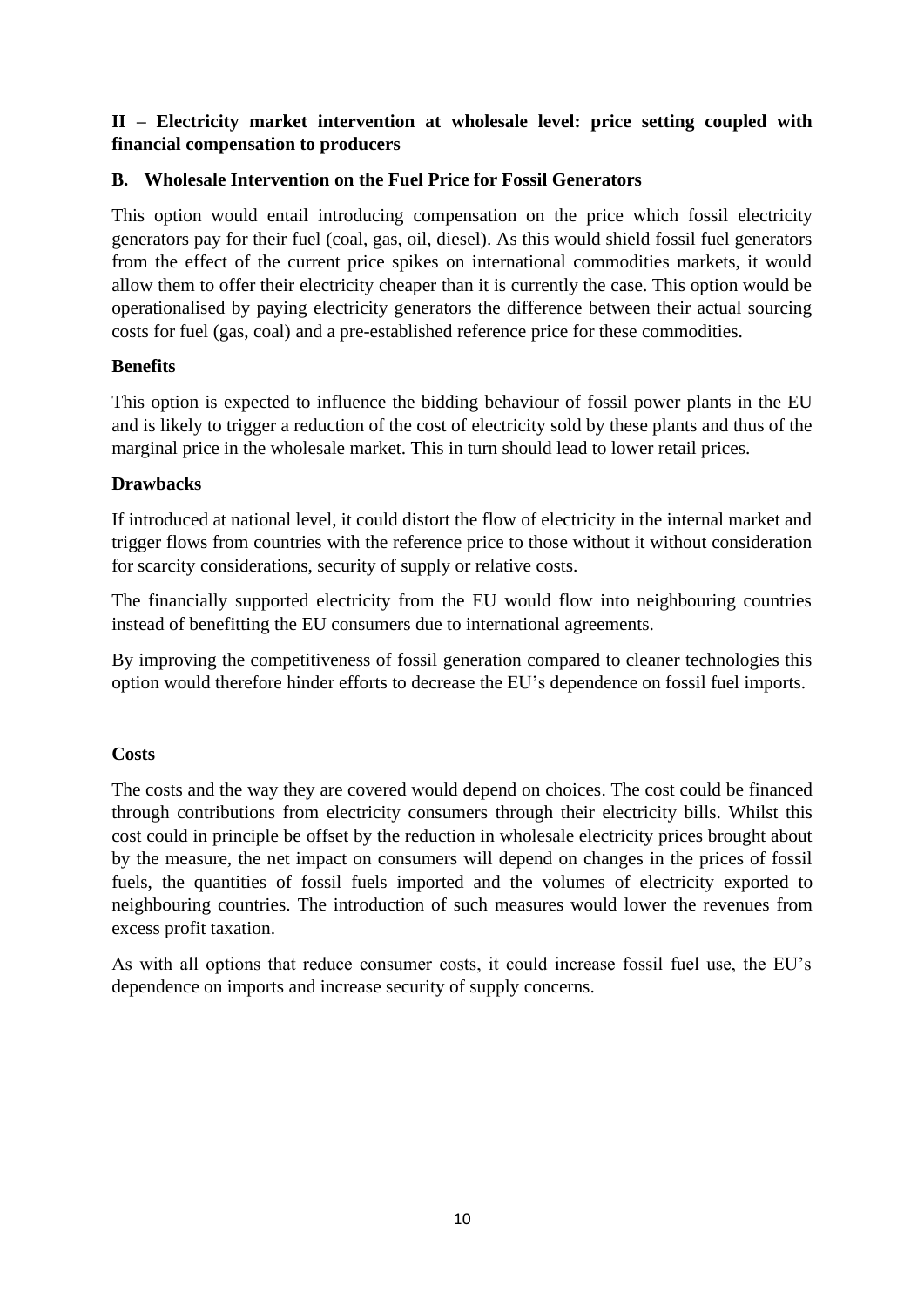### **C. Wholesale intervention introducing a Price Cap on the Wholesale Electricity Market**

This option would entail capping electricity prices at a predefined level.

To keep generators running that use fuels which currently involve costs that prevent profitable generation at the cap (e.g. gas, coal), financial compensation would be required to cover the difference between the market price for the generated electricity and the preestablished cap. Strong regulation may be required to ensure that electricity generation offers above the cap (which set the entitlement to financial compensation) are 'reasonable'. Similarly, regulation may be required to ensure that generators whose costs are below the cap do not bid above the cap (in order to obtain a higher price). This may eventually require a close regulation of bids, which could lead to complexity.

### **Benefits**

This option would cap the wholesale prices which in turn should lead to lower retail prices. It would lead to reduced infra-marginal rents for generators not directly affected by the cap.

### **Drawbacks**

This option requires detailed knowledge by the administration of cost structures and operating modes of individual power plants.

As for Option B, **if not introduced at EU-level**, this option could distort the flow of electricity in the internal market and trigger flows from countries with the cap to those without it without consideration for scarcity consideration.

As for option B, this option would unduly benefit the EU's neighbours, who would receive electricity subsidised by Member States.

Finally, this option could distort the flow of electricity in the internal market because of lack of price signal and could lead to security of supply risks.

As with all options that reduce consumer costs, it could increase fossil fuel use, the EU's dependence on imports and increase security of supply concerns.

### **Costs**

Funding would be needed to compensate the difference between the market price and the price cap.

Over time, there could be security of supply risks linked to lack of differentiated price signal in the EU market as well as following regulatory uncertainty. Similarly, unsubsidised renewables projects would be discouraged as market revenues would be lower (also because consumers would have reduced incentives to sign long term power purchase contracts with renewables because the price cap reduces their need to hedge high prices).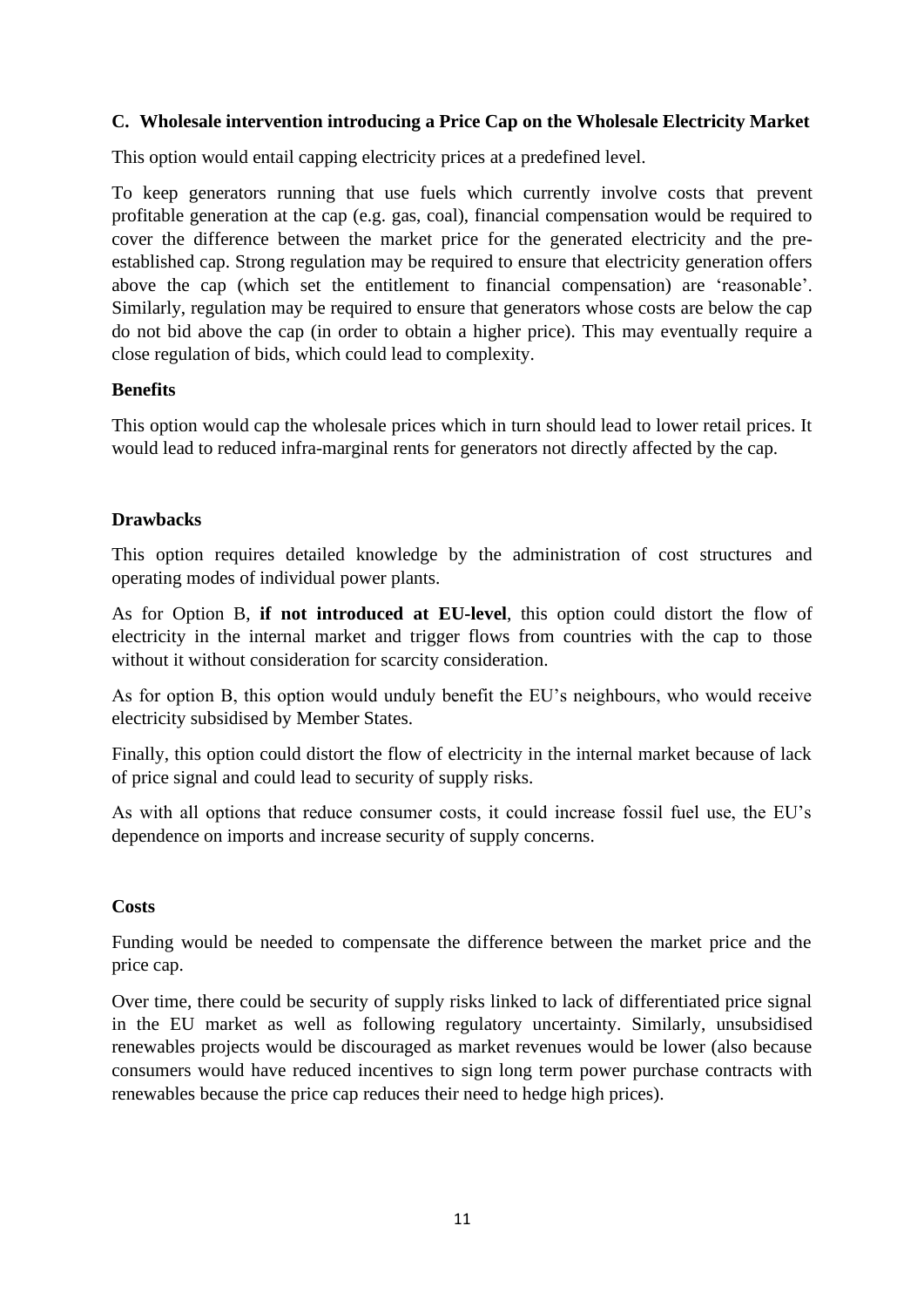# **D. Regulatory intervention on the electricity market: limiting returns of certain market players**

In electricity wholesale markets, the price is set by the last source required to meet all demand. Fossil fuel electricity generators face at present extremely high costs of fossil fuels as well as increased prices to emit CO2. This means marginal electricity prices are high. Baseload generators which do not depend on fossil fuels do not have a similar cost structure in this situation and earn additional returns well beyond their expectations when deciding to invest.

Annex 2 of the REPowerEU Communication sets out that Member States may exceptionally introduce tax measures that capture some of these high returns.

The same objective pursued by such taxation measures can also be achieved via **regulatory interventions.** This can be done by temporarily allowing Member States to set a strike price limiting excessive returns of generators. The relevant strike price may need to vary to reflect the characteristics of different market participants and would have to be set by national regulatory authorities. In effect, this option works as a **one-way contract for difference**, where payments become due only when the reference price (market price) is higher than the strike price. Similarly to the excess profit tax contained in the REPowerEU Communication, a separate mechanism would be needed to redistribute the revenues from such a regulatory intervention to consumers.

Member States could turn their support schemes for new generation into systems **of two-way contracts for difference**. By asking the power generators to repay their investment support when prices are high, this mechanism would prevent a situation where new generation built at the moment will in the future benefit from subsidies also in situations when market prices are very high and volatile.

Where players in the natural gas markets earn excessive returns due to the current crisis situation, e.g. because they are able to sell volumes contracted long term at significantly higher prices on the spot market, the returns could be covered by similar tax interventions.

# **Benefits**

If well designed, such option does not interfere with price formation in the wholesale electricity markets, preserving signals for intra and extra-EU trade and security of supply. It does not affect EU-wide electricity trading.

Reforming the design of support schemes for new investments could pave the way for possible more long-term market design changes.

### **Drawbacks**

This option will in itself not reduce prices to consumers but the generated revenues can be used to provide direct relief to energy consumers most suffering from the high prices, for instance, through vouchers to households, and financial support to businesses in line with State aid and competition rules.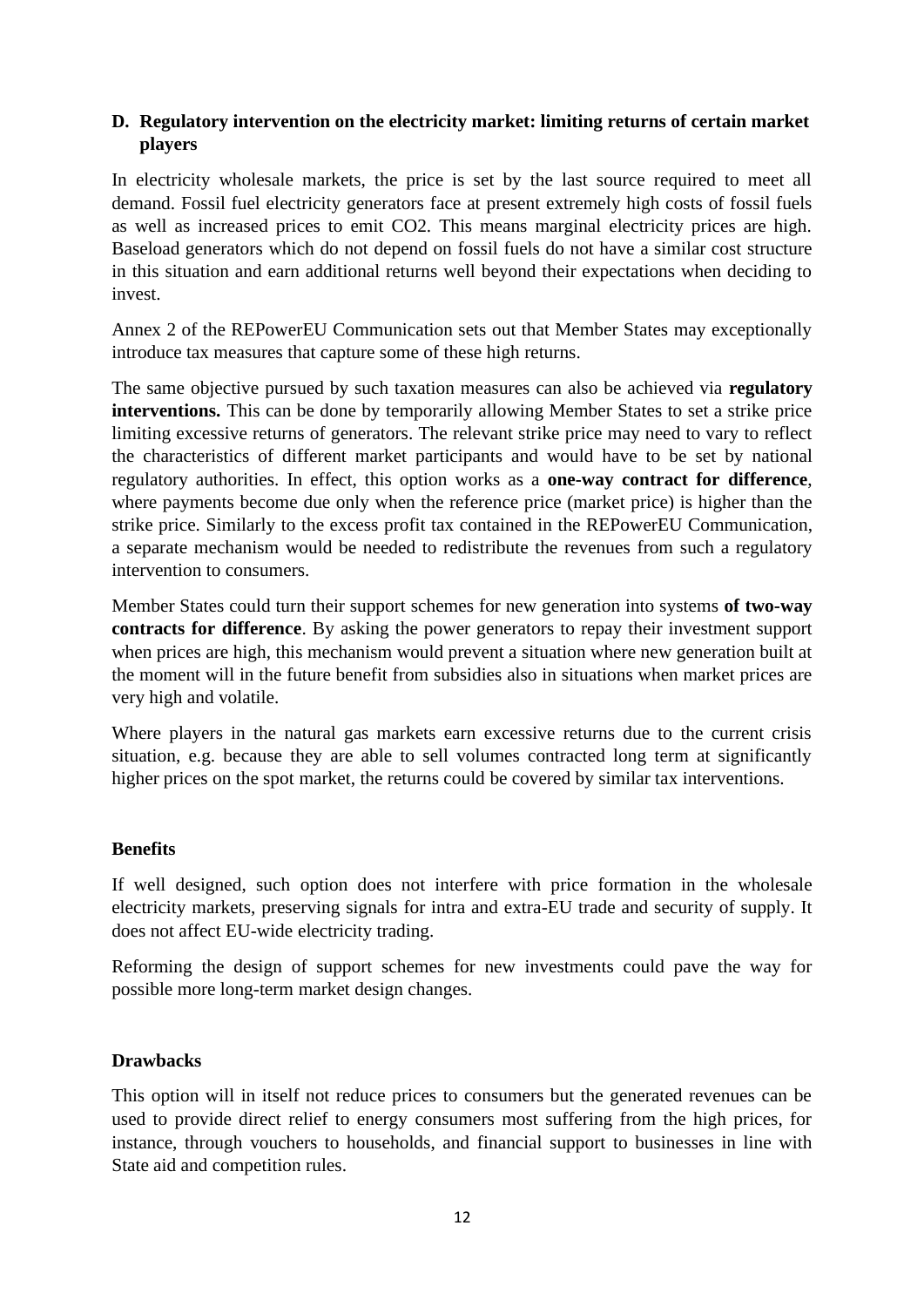In order to determine accurately the existence of excessive infra-marginal profits, national authorities would need to have detailed information about generators' costs, to which they may not have access. A fast implementation may give rise to legal challenges as market participants will be differently affected.

Competition questions would need to be carefully assessed and contained by following the Commission's guidance on regulated retail prices and fiscal measures on infra-marginal rents as well as by complying with state aid rules.

Implementing windfall taxation is likely to impact investor certainty, which may mean support may be needed for all future electricity generation. This regulatory risk will be reflected in higher costs of capital and lower renewables deployment in future.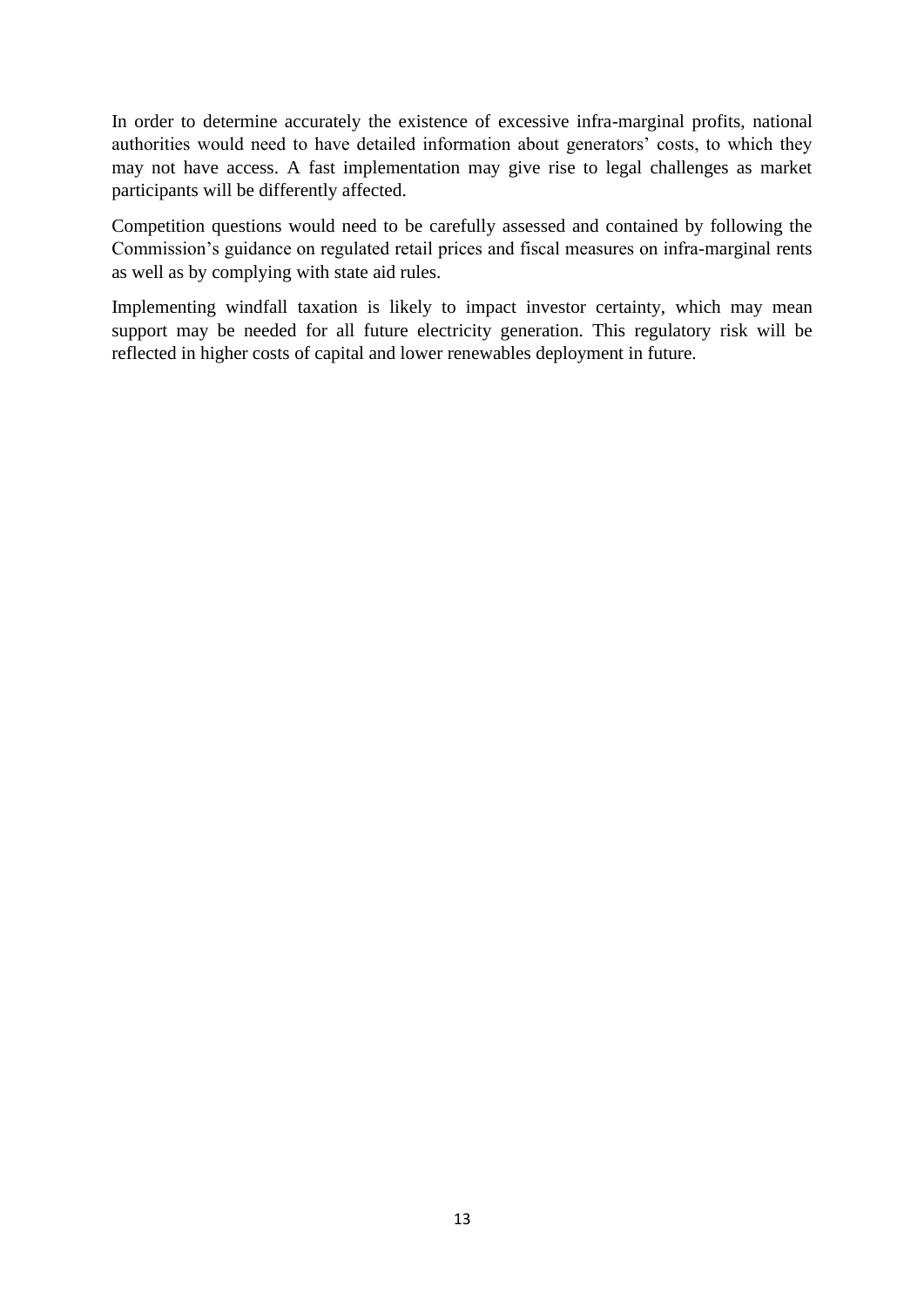### **III- Interventions in Gas Markets**

### **E. Price limits for trading gas in the EU**

This option relies on defining an EU-wide maximum price at which gas can be traded between operators in all EU Member States or, alternatively, on setting price limits within which the price of gas can evolve. Such a price cap/bands would limit bids on European exchanges. The capped gas price would become the new contractual reference price for longterm and derivative contracts.

### **To be effective, this option would need to be implemented across all Member States.**

### **Benefits**

A price cap for trading gas across Europe would lead to significantly lower gas prices. This would in turn reduce the costs of electricity generated by gas-fired power plants and consumer prices for both gas and electricity.

### **Drawbacks**

The right level of the cap would need to be determined. If the gas price cap is set too low, it would be difficult to attract more gas to Europe. It could even incentivise European companies to export gas to countries where prices are higher. A lower price would promote more gas consumption and therefore increased demand in Europe. In order to mitigate this risk, this option would have to be accompanied by strong demand management. In combination, these factors could lead to additional tightness on the gas market and pose risks to security of gas supply.

If the same cap price applies across the EU, it would become difficult to ensure that gas flows to the destinations where it is needed and to ensure that the grid can operate safely keeping supply and demand in balance.

Consumers that have purchased gas on long term contracts at a price above the cap would not benefit from a price cap until their contracts expire, which could be perceived as unfair.

Depending on the level of the cap and the period during which it is applied, it may attract supplies from our trading partners. However, their reaction to an administratively set price is uncertain and cannot be anticipated. They might challenge this option in the courts and/or restrict or suspend supplies.

### **Costs**

Costs are related to possible supply disruption.